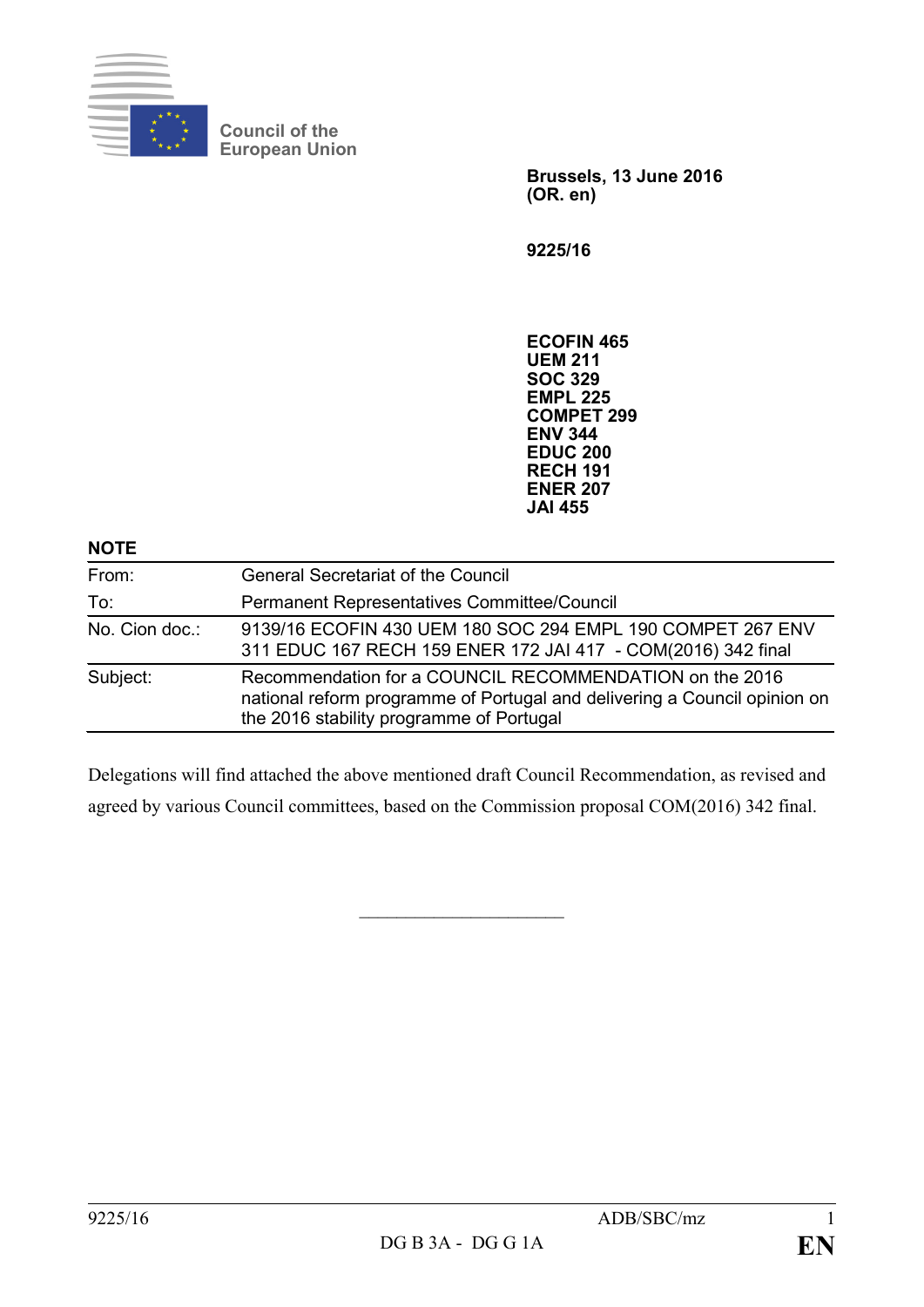## **COUNCIL RECOMMENDATION**

**of …**

## **on the 2016 National Reform Programme of Portugal and delivering a Council opinion on the 2016 Stability Programme of Portugal**

THE COUNCIL OF THE EUROPEAN UNION,

Having regard to the Treaty on the Functioning of the European Union, and in particular Articles 121(2) and 148(4) thereof,

Having regard to Council Regulation (EC) No 1466/97 of 7 July 1997 on the strengthening of the surveillance of budgetary positions and the surveillance and coordination of economic policies<sup>[1](#page-1-0)</sup>, and in particular Article 5(2) thereof,

Having regard to Regulation (EU) No 1176/2011 of the European Parliament and of the Council of 16 November 2011 on the prevention and correction of macroeconomic imbalances**[2](#page-1-1)** , and in particular Article 6(1) thereof,

Having regard to the recommendation of the European Commission,

Having regard to the resolutions of the European Parliament,

Having regard to the conclusions of the European Council,

<span id="page-1-0"></span>**<sup>1</sup>** OJ L 209, 2.8.1997, p. 1.

<span id="page-1-1"></span>**<sup>2</sup>** OJ L 306, 23.11.2011, p. 25.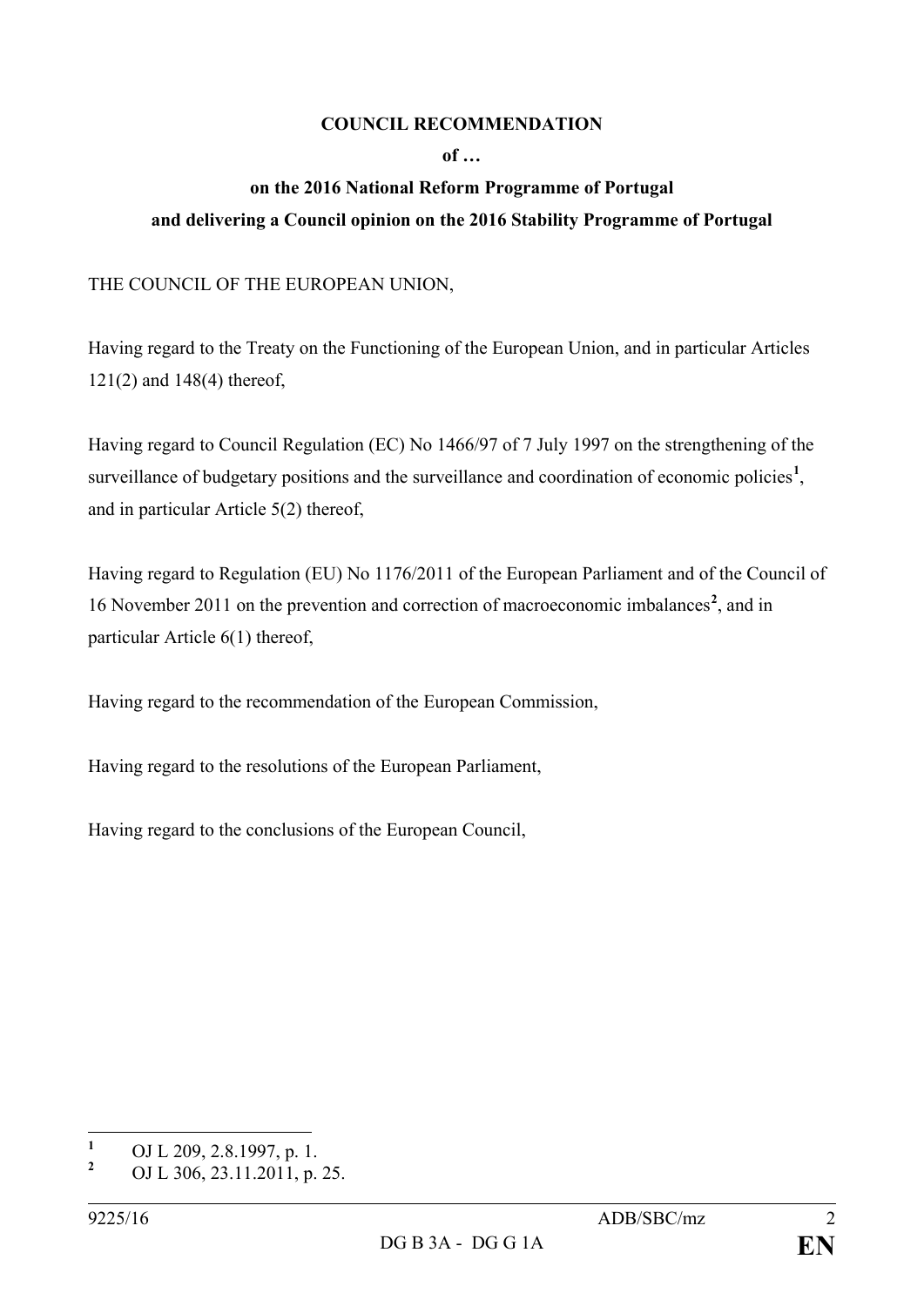Having regard to the opinion of the Employment Committee,

Having regard to the opinion of the Economic and Financial Committee,

Having regard to the opinion of the Social Protection Committee,

Having regard to the opinion of the Economic Policy Committee,

## Whereas:

(1) On 26 November 2015, the Commission adopted the Annual Growth Survey, marking the start of the 2016 European Semester for economic policy coordination. The priorities of the Annual Growth Survey were endorsed by the European Council on 17-18 March 2016. On 26 November 2015, on the basis of Regulation (EU) No 1176/2011, the Commission adopted the Alert Mechanism Report, in which it identified Portugal as one of the Member States for which an in-depth review would be carried out. On the same day, the Commission also adopted a recommendation for a Council Recommendation on the economic policy of the euro area. This Recommendation was endorsed by the European Council on 18-19 February 2016 and adopted by the Council on 8 March 2016**[3](#page-2-0)** . As a country whose currency is the euro and in view of the close interlinkages between the economies in the economic and monetary union, Portugal should ensure the full and timely implementation of the Recommendation.

<span id="page-2-0"></span>**<sup>3</sup>** OJ C 96, 11.3.2016, p. 1.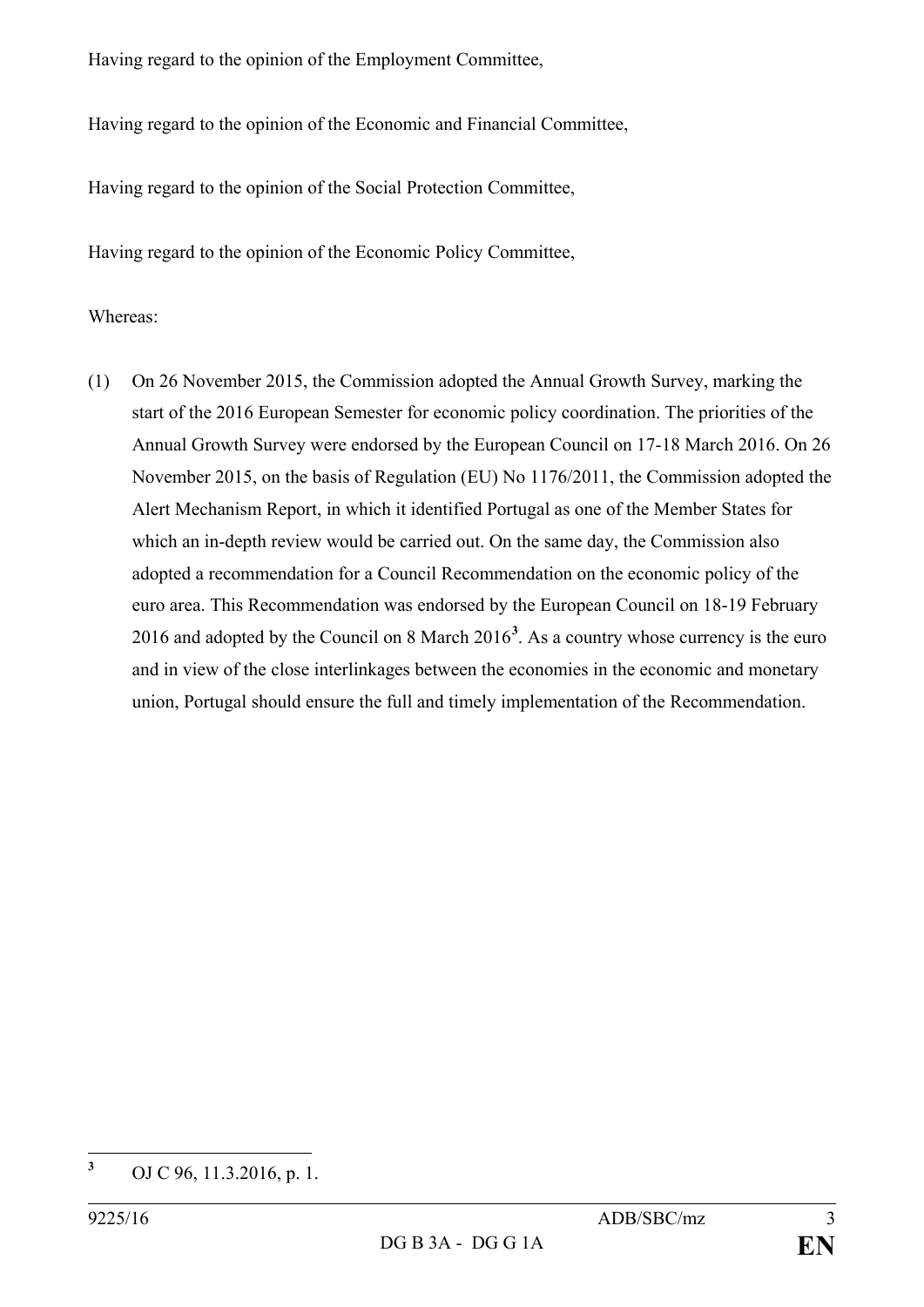- (2) The 2016 country report for Portugal was published on 26 February 2016. It assessed Portugal's progress in addressing the country-specific recommendations adopted by the Council on 14 July 2015 and Portugal's progress towards its national Europe 2020 targets. It also included the in-depth review under Article 5 of Regulation (EU) No 1176/2011. On 8 March 2016, the Commission presented the results of the in-depth review. The Commission's analysis leads it to conclude that Portugal is experiencing excessive macroeconomic imbalances. In particular, the large stocks of net external liabilities, private and public debt and a high share of non-performing loans constitute vulnerabilities in a context of elevated unemployment. Policy gaps persist regarding product and services markets, corporate debt restructuring, fiscal issues and selected areas of the labour market.
- (3) On 29 April 2016, Portugal submitted its 2016 National Reform Programme and its 2016 Stability Programme. In order to take account of their interlinkages, the two programmes have been assessed at the same time. Portugal's National Reform Programme shows sufficient ambition to tackle the excessive imbalances, outlines relevant measures to foster competitiveness and reduction of private debt and refers to the challenges in the 2016 country report and the euro area recommendations focusing on the need to re-launch investment and ensure the sustainability of public finances. If fully and swiftly implemented, these measures would help address Portugal's macroeconomic imbalances. Based on the assessment of Portugal's policy commitments, there is no need at this stage for a stepping-up of the macroeconomic imbalances procedure.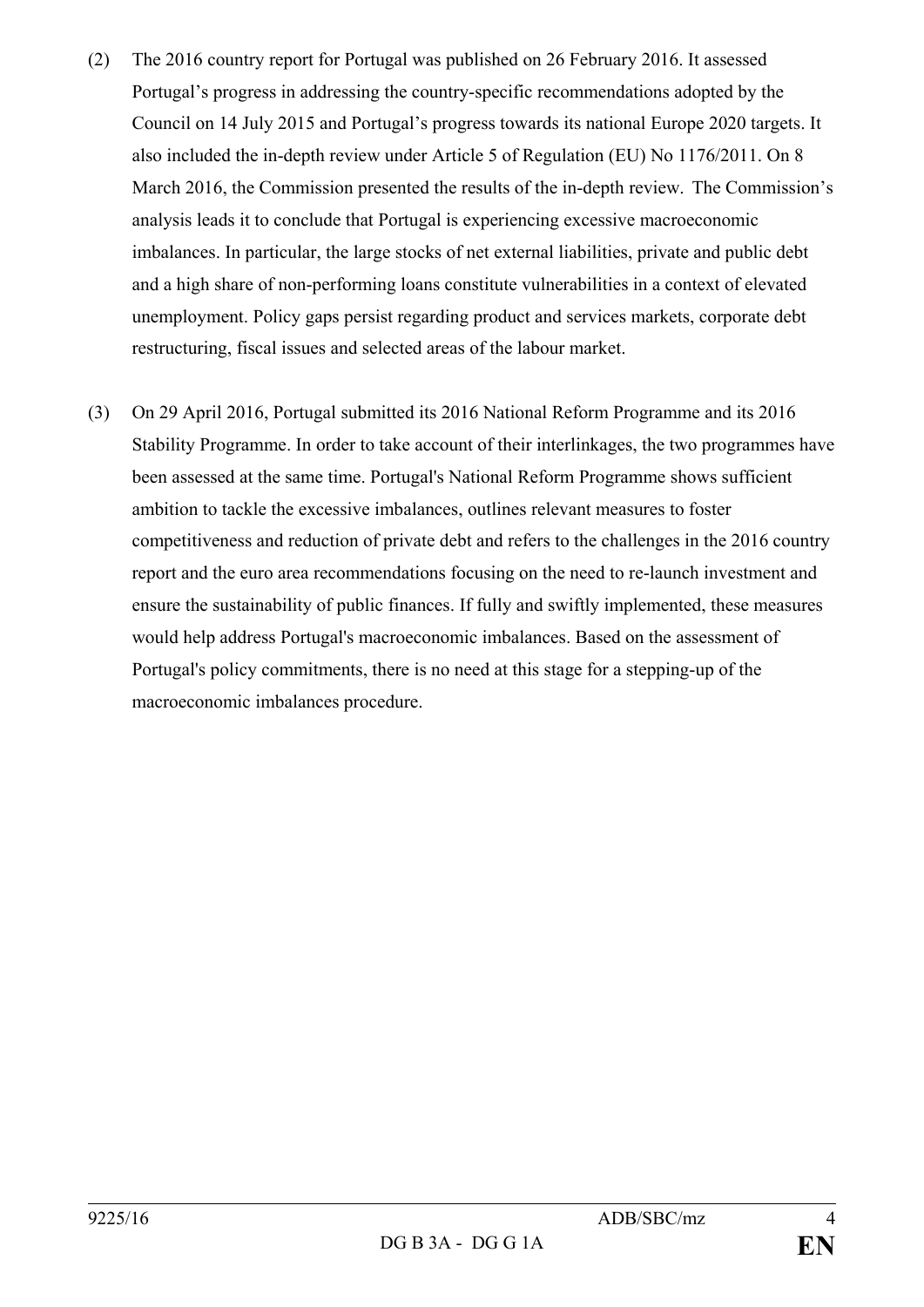(4) Relevant country-specific recommendations have been addressed in the programming of the European Structural and Investment Funds for the 2014-2020 period. As foreseen in Article 23 of Regulation (EU) No 1303/2013 of the European Parliament and of the Council**[4](#page-4-0)** , where it is necessary to support the implementation of relevant Council recommendations, the Commission may request a Member State to review and propose amendments to its Partnership Agreement and relevant programmes. The Commission has provided further details on how it would make use of this provision in guidelines on the application of the measures linking effectiveness of the European Structural and Investment Funds to sound economic governance.

<span id="page-4-0"></span>**<sup>4</sup>** Regulation (EU) No 1303/2013 of the European Parliament and of the Council of 17 December 2013 laying down common provisions on the European Regional Development Fund, the European Social Fund, the Cohesion Fund, the European Agricultural Fund for Rural Development and the European Maritime and Fisheries Fund and laying down general provisions on the European Regional Development Fund, the European Social Fund, the Cohesion Fund and the European Maritime and Fisheries Fund and repealing Council Regulation (EC) No 1083/2006 (OJ L 347, 20.12.2013, p. 320).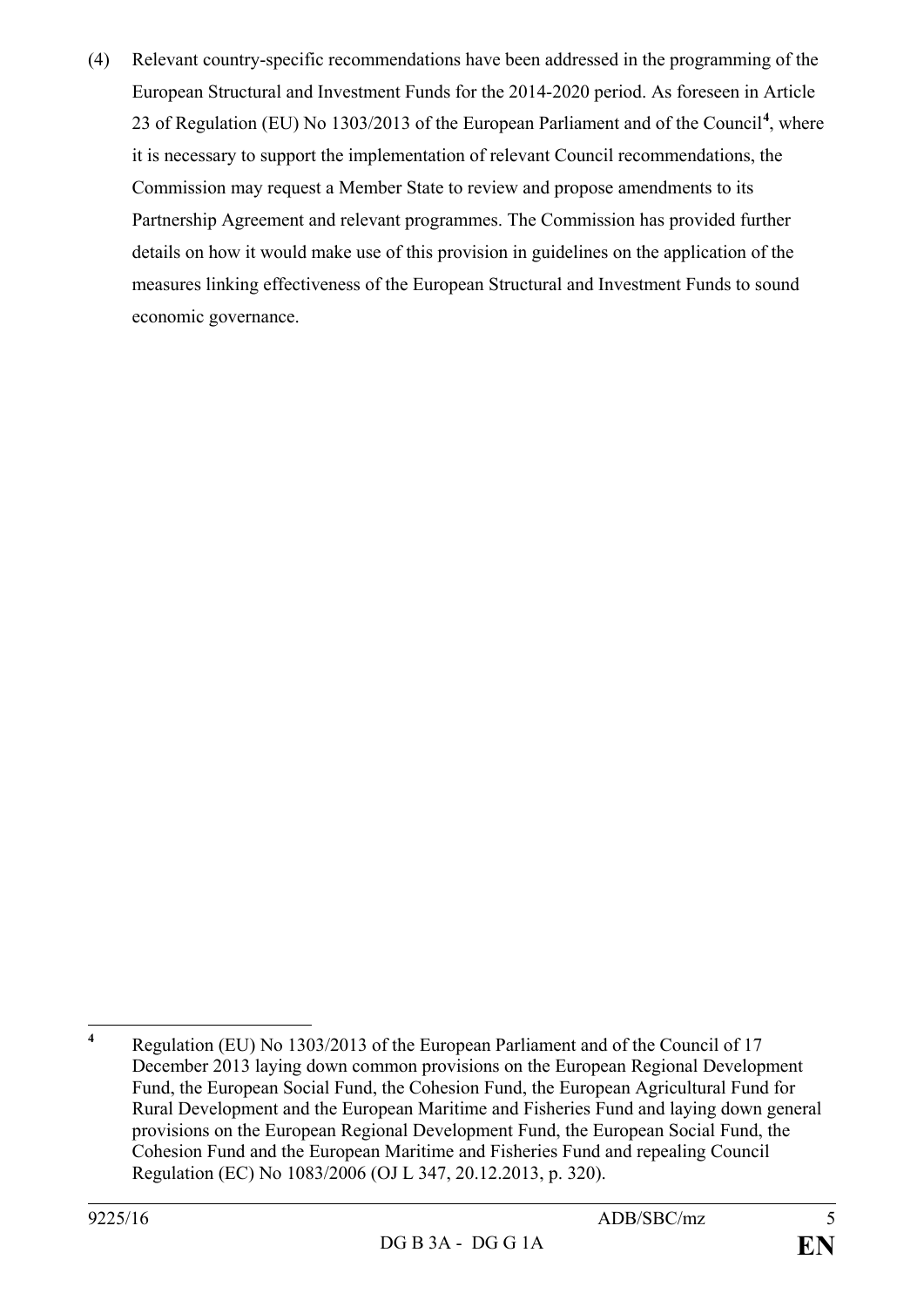- (5) [Portugal is currently in the corrective arm of the Stability and Growth Pact. It did not correct the excessive deficit by the 2015 deadline and did not deliver the fiscal effort recommended by the Council in 2015. In its 2016 Stability Programme, the Government plans to correct the excessive deficit and reach a headline deficit of 2,2 % of GDP in 2016. Once a durable correction of the excessive deficit has been achieved, Portugal will become subject to the preventive arm and to the transitional debt rule. The (recalculated<sup>[5](#page-5-0)</sup>) structural balance is set to improve only by around 0,35 % of GDP per year, below the required 0,6 % of GDP, between 2016 and 2020, and the medium-term budgetary objective – a structural surplus of 0,25 % of GDP – is not expected to be achieved within the time horizon of the Programme. According to the Stability Programme, the government debt-to-GDP ratio is expected to fall to 124,8 % in 2016 and to continue declining to 110,3 % in 2020. The macroeconomic scenario underpinning these budgetary projections is rather optimistic. Moreover, the measures needed to support the planned deficit targets from 2017 onwards have not been sufficiently specified. Based on the Commission 2016 spring forecast, the general government deficit is projected to reach 2,7 % of GDP in 2016, below the Treaty reference value of 3 % of GDP, and 2,3 % of GDP in 2017. As the structural deficit is projected to slightly increase in 2016 and 2017, the fiscal effort is not in line with the requirements of the Stability and Growth Pact. Moreover, Portugal is not forecast to comply with the transitional debt rule in 2017. Based on its assessment of the Stability Programme and taking into account the Commission 2016 spring forecast, the Council is of the opinion that there is a risk that Portugal will not comply with the provisions of the Stability and Growth Pact. Therefore further measures will be needed to ensure compliance in 2016 and 2017.
- (6) Pursuant to Article 10(1) of Regulation (EC) No 1467/97, the Commission will regularly monitor the implementation of action taken by Portugal in response to the Council Recommendation of 21 June 2013 under Article 126(7) TFEU, the Commission will therefore recommend to the Council the appropriate steps to be taken in the framework of the excessive deficit procedure.**]**

<span id="page-5-0"></span><sup>&</sup>lt;sup>5</sup> The structural balance as recalculated by the Commission based on the information in the Stability Programme, following the commonly agreed methodology.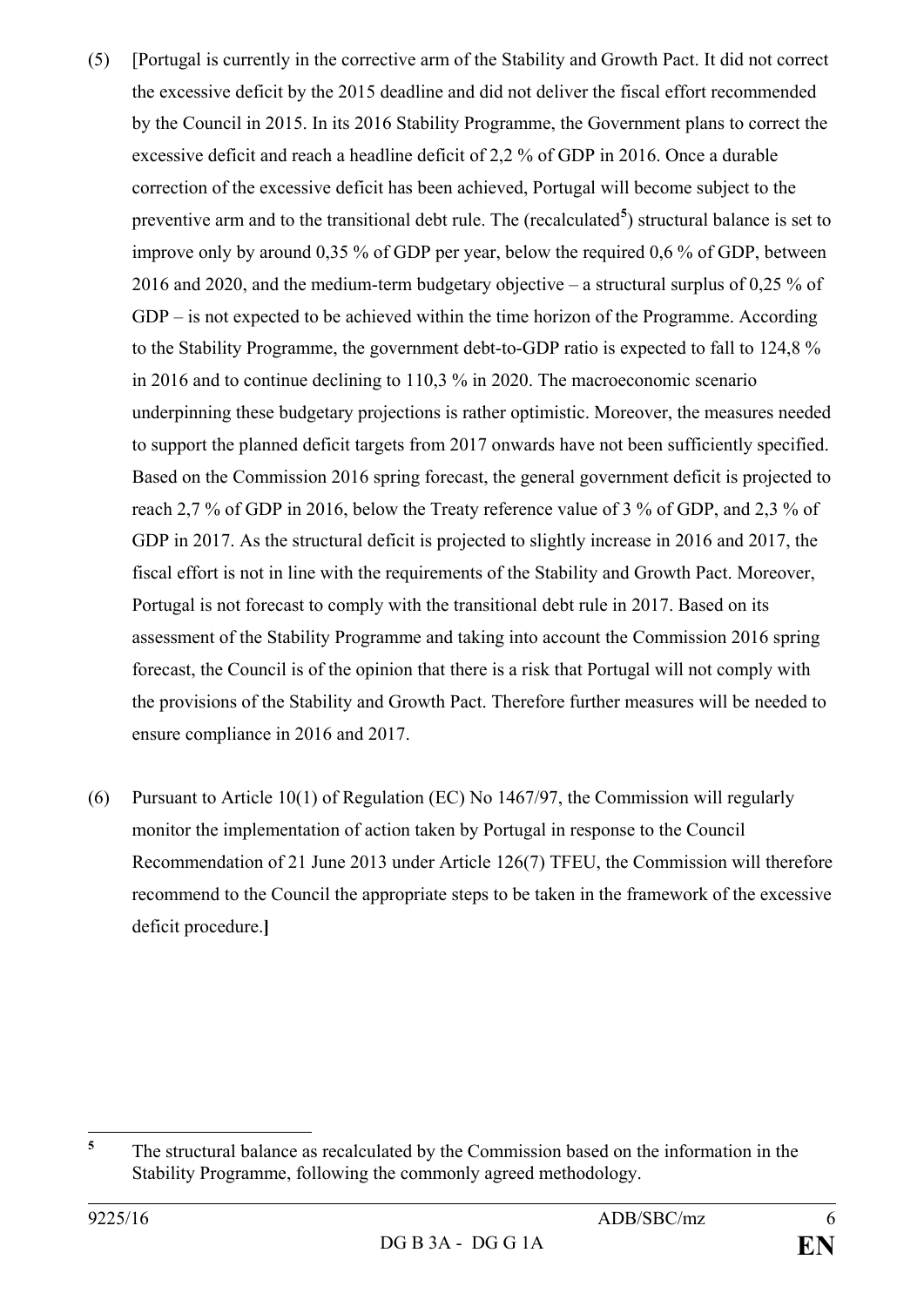- (7) Timely and stringent implementation of the reformed budget framework law, the commitment control law and further improvements in revenue collection and expenditure control may significantly contribute to achieving the required fiscal adjustment. Portugal faces the double challenge of achieving the long-term fiscal sustainability of the healthcare system while at the same time maintaining the level of access to healthcare by improving efficiency in the system. Although Portugal currently has one of the lowest shares of public expenditure in total health spending in the Union, the projected increase in public healthcare expenditure by 2,5 % of GDP by 2060 is the highest. In view of addressing the long-term sustainability challenges in the health sector, comprehensive measures aimed at promoting disease prevention and public health policies as well as ensuring primary healthcare provision at an early and less costly stage have not yet been taken. In the short term, accurate budget planning and implementation in hospitals to ensure clearance of arrears remains an important challenge. While the longterm sustainability of the pension system was addressed in the recent reforms, its short to medium sustainability challenges remain unaddressed. The public pension system is characterised by a high reliance on budget transfers and intergenerational inequalities. Execution delays and policy gaps are still hampering the fiscal sustainability of state-owned enterprises, in particular in the transport sector. Strengthening efficiency enhancing measures in their restructuring plans remains crucial to achieve fiscal savings.
- (8) Considerable efforts have been made to curb tax evasion by further improving the efficiency of the tax administration. Measures are being taken to combat tax fraud, to improve information-sharing with financial institutions, and to strengthen the anti-money-laundering framework. Despite the progress made, there is still scope for strengthening tax compliance. Reforming the tax administration to make it more efficient would also help encourage investment.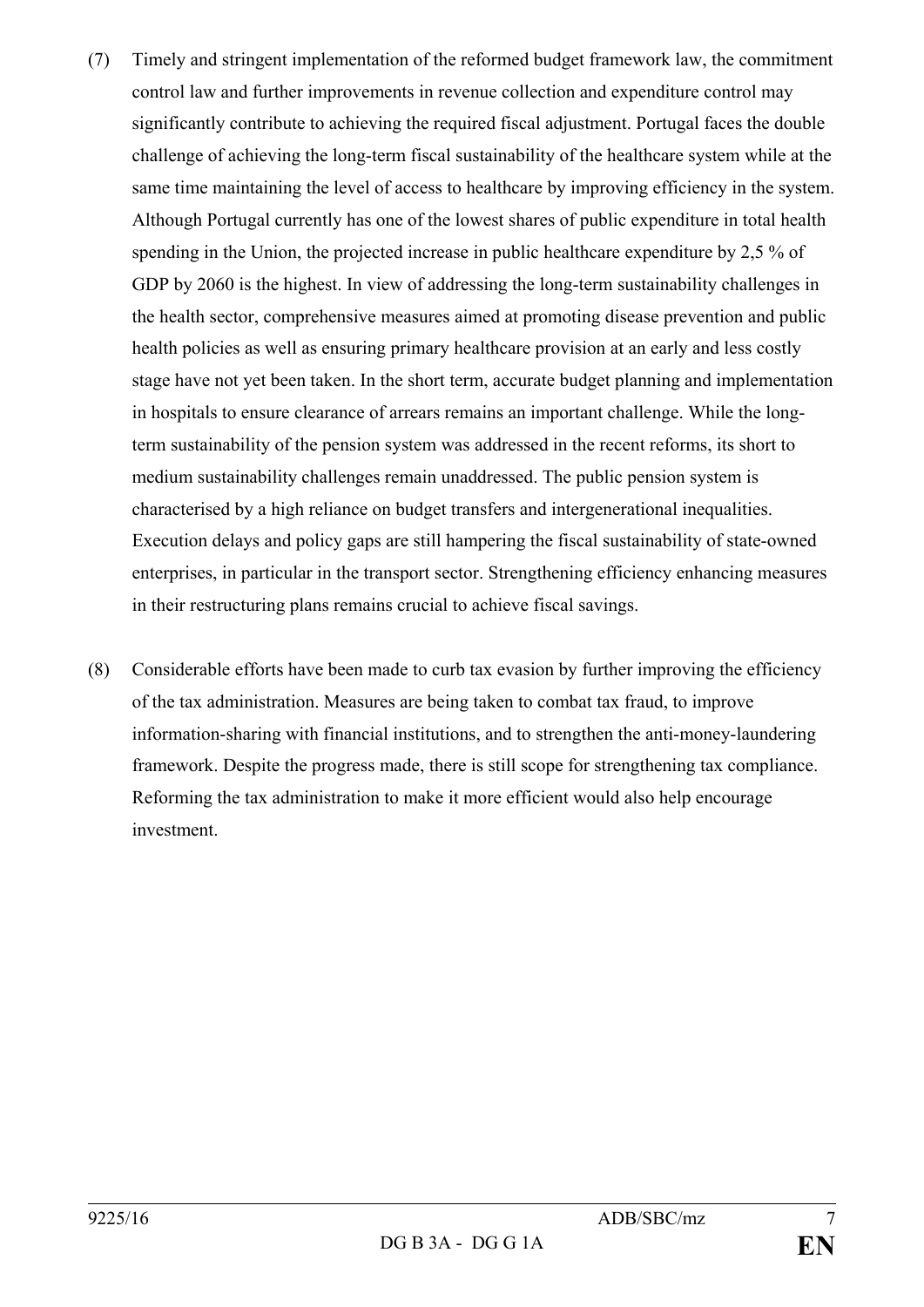- (9) Overall wage developments have been moderate, consistent with high unemployment and the need to promote external rebalancing, and in line with productivity growth over the medium term. Collective bargaining at sectoral level has been supportive of this trend, though the characteristics of the collective bargaining system still limit the scope of firm-level adjustment. In a context of low inflation and high unemployment, the minimum wage was increased in January 2016 from EUR 505 to EUR 530 per month and is planned to be further gradually increased to EUR 600 per month in 2019 (paid 14 times per year). Portugal is in the middle of the EU ranking for minimum wages as a percentage of average wages, but among the countries with the highest minimum wage as a percentage of the median wage. This suggests that wage distribution in Portugal is very biased towards lower wages, and that further increases in the minimum wage might rapidly expand the proportion of workers covered, which in 2016 has reached almost a quarter of all employees. While this could help reduce the intensity of in-work poverty, it also results in an increased compression of the wage structure, putting upward pressure on overall wages. If not matched by productivity increases, this risks harming the employment and competitiveness outlook, especially for labour-intensive industries. It also risks reducing the incentive to invest in skills.
- (10) The Portuguese labour market continued to recover in 2014 and 2015 and substantial efforts have been made to reform activation policies, modernise the public employment service and increase the outreach towards non-registered young people, though some implementation challenges persist. In view of the recent deterioration of the social situation, especially as regards the increasing level of child poverty, important measures have also been taken to reinforce social assistance, namely in the areas of the minimum income scheme, child benefits and low pensions. The impact of these measures in reducing the intensity of poverty needs to be assessed. Nevertheless, absorbing the large pool of long-term unemployed remains a challenge, negatively affecting economic growth and the social situation. There is room for further activation of the long-term unemployed, through targeted labour market policies and enhanced coordination among employment and social services. Although the recovery brought about many new jobs on permanent contracts, segmentation in the labour market remains significant. The proportion of fixed-term employees remains one of the highest in Europe, and the rate of transition from temporary to permanent contracts is low.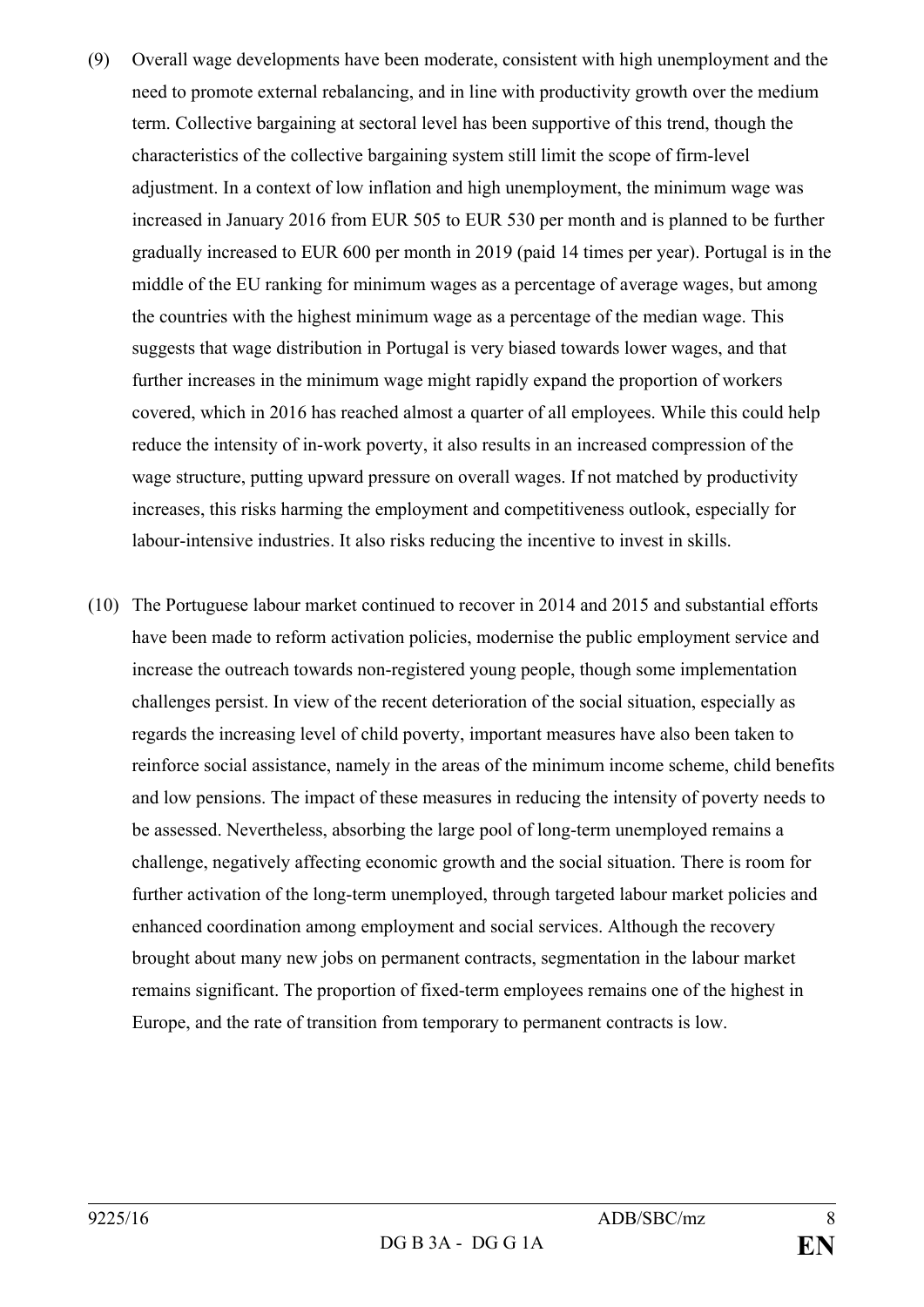(11) High private-sector indebtedness remains a major area of vulnerability for the Portuguese economy and financing conditions for small and medium-sized businesses remain difficult. Some progress has been made on reducing the corporate debt overhang and allowing the private sector to deleverage, but Portugal's private sector is still one of the most highly indebted in the Union. This is a major impediment to investment and potential output growth. Non-financial corporations are adjusting their balance sheets, but to a lesser extent than households. High and rising levels of non-performing loans in the business sector are weighing on the balance sheets of both the non-financial and the financial sector and are a major obstacle to investment. Action has been taken at various levels to address corporate indebtedness, but results have been slow to come. The debt bias of corporate taxation remains high. In the past few years, the Government has tried to tackle this problem by introducing thin capitalisation rules and an allowance for corporate equity. However, in 2015, the difference in the cost of capital (before and after taxation) between debt and equity-funded investments remained one of the highest in the Union. Access to credit remains costly and difficult for businesses, in particular small and medium-sized enterprises and start-ups. Alternative sources of funding, such as private equity, venture capital, crowdfunding and business angels, remain marginal and seriously under-developed.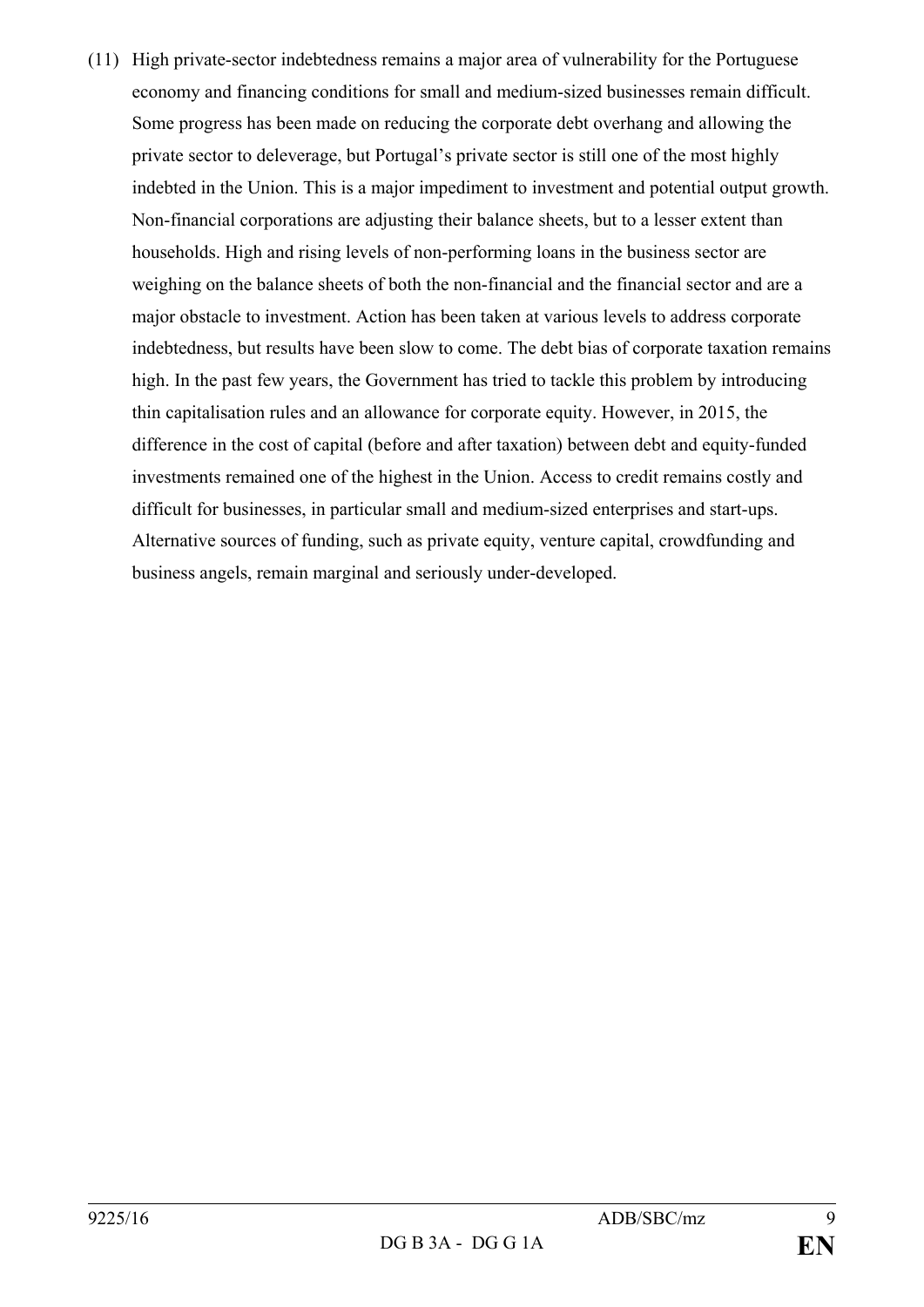- (12) Despite progress, regulatory barriers and weak institutional capacity are still hampering business growth, competitiveness and investment. The efficiency of Portugal's justice system remains low, particularly in dealing with tax litigation. Public procurement is largely transparent in Portugal. However, according to data of the dedicated online platform "BASE", contracting authorities in Portugal often use the direct award procedure, which over the 2013- 2015 period constituted on average 87,3 % of all public contracts, representing 47 % of total amounts contracted. Transparency remains a challenge for concession contracts and publicprivate partnerships, particularly at local and regional level. The Ministry of Finance's taskforce for public-private partnerships (UTAP) oversees some public-private partnerships managed by the central administration, but concessions, regional and local public-private partnerships are not subject to its monitoring. The port sector reforms still suffer from delays in implementation and obstacles to the entry of new players. Registering a business has become easier, but licensing remains cumbersome, and complex administrative procedures are detrimental to investor confidence. Challenges still exist concerning procedures for access to the construction market, obtaining a construction permit and on effective implementation of streamlined environmental licensing rules. Regulatory barriers in some business services sectors prevent resources from being allocated efficiently, particularly regarding legal services. The by-laws governing professional bodies, in particular those concerning their statutes and internal rules, are restrictive and may hinder both natural and legal persons from gaining access to the relevant professions. This affects particularly legal professions, where, among other things, restrictions on advertising and multidisciplinary activities are prevalent.
- (13) Portugal is underperforming in science-business cooperation and in the commercialisation of knowledge. The barriers to cooperation between universities and the business sector are high, due to both regulatory and bureaucratic obstacles and the lack of incentives for cooperation in the academic system. This is detrimental to the employability of graduates and to innovation. The launch of the new short-cycle higher technical courses (TeSPs) has provided new opportunities for cooperation between the polytechnics and regional economic actors, but university programmes remain outside the modernisation process.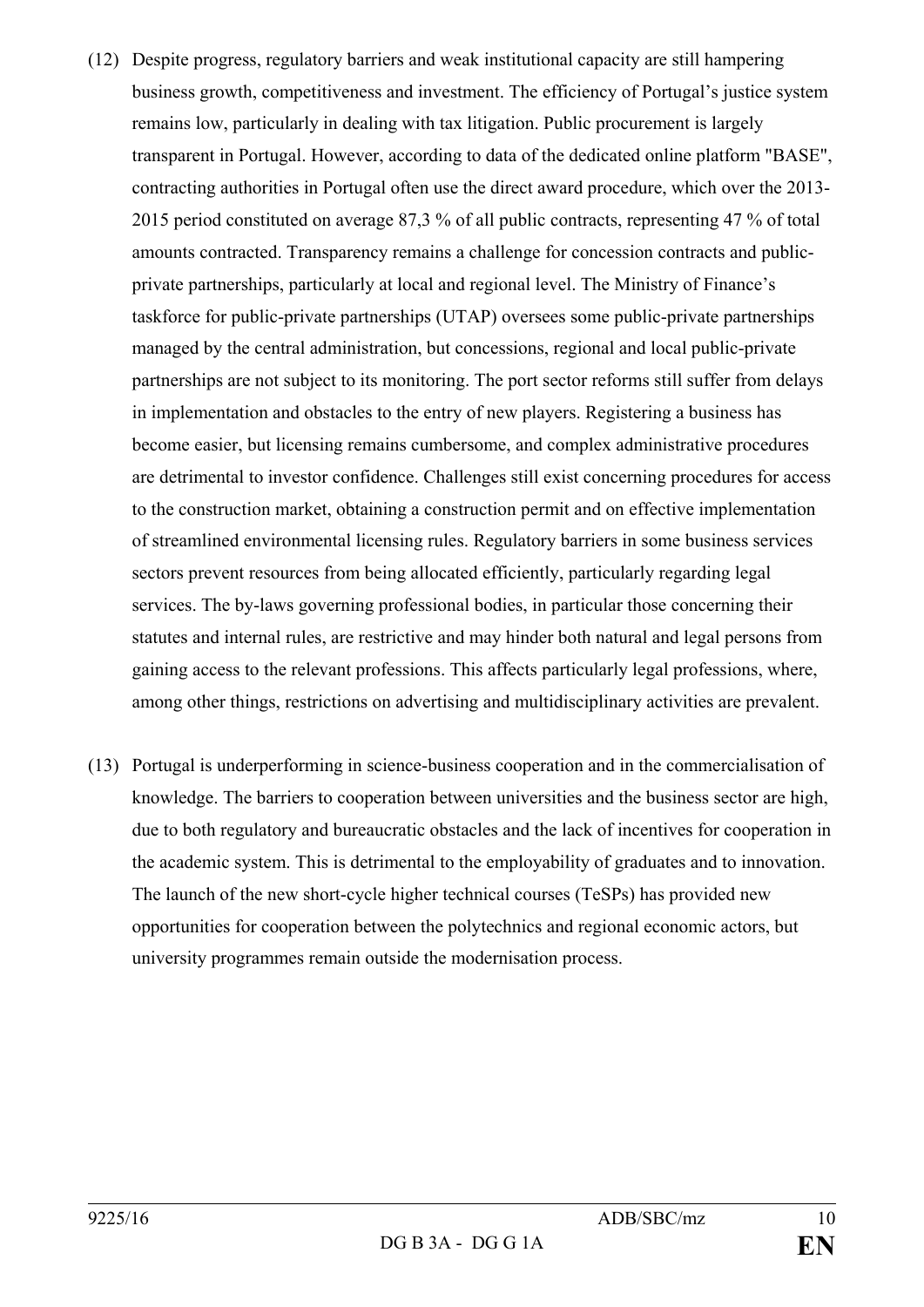- (14) In the context of the European Semester, the Commission has carried out a comprehensive analysis of Portugal's economic policy and published it in the 2016 country report. It has also assessed the Stability Programme and the National Reform Programme and the follow-up given to the recommendations addressed to Portugal in previous years. It has taken into account not only their relevance for sustainable fiscal and socio-economic policy in Portugal but also their compliance with EU rules and guidance, given the need to strengthen the EU's overall economic governance by providing EU-level input into future national decisions. The recommendations under the European Semester are reflected in recommendations (1) to (5) below.
- (15) In the light of this assessment, the Council has examined the Stability Programme, and its opinion**[6](#page-10-0)** is reflected in particular in recommendation (1) below.
- (16) In the light of the Commission's in-depth review and this assessment, the Council has examined the National Reform Programme and the Stability Programme. Its recommendations under Article 6 of Regulation (EU) No 1176/2011 are reflected in recommendations (1) to (5) below,

<span id="page-10-0"></span>**<sup>6</sup>** Under Article 5(2) of Regulation (EC) No 1466/97.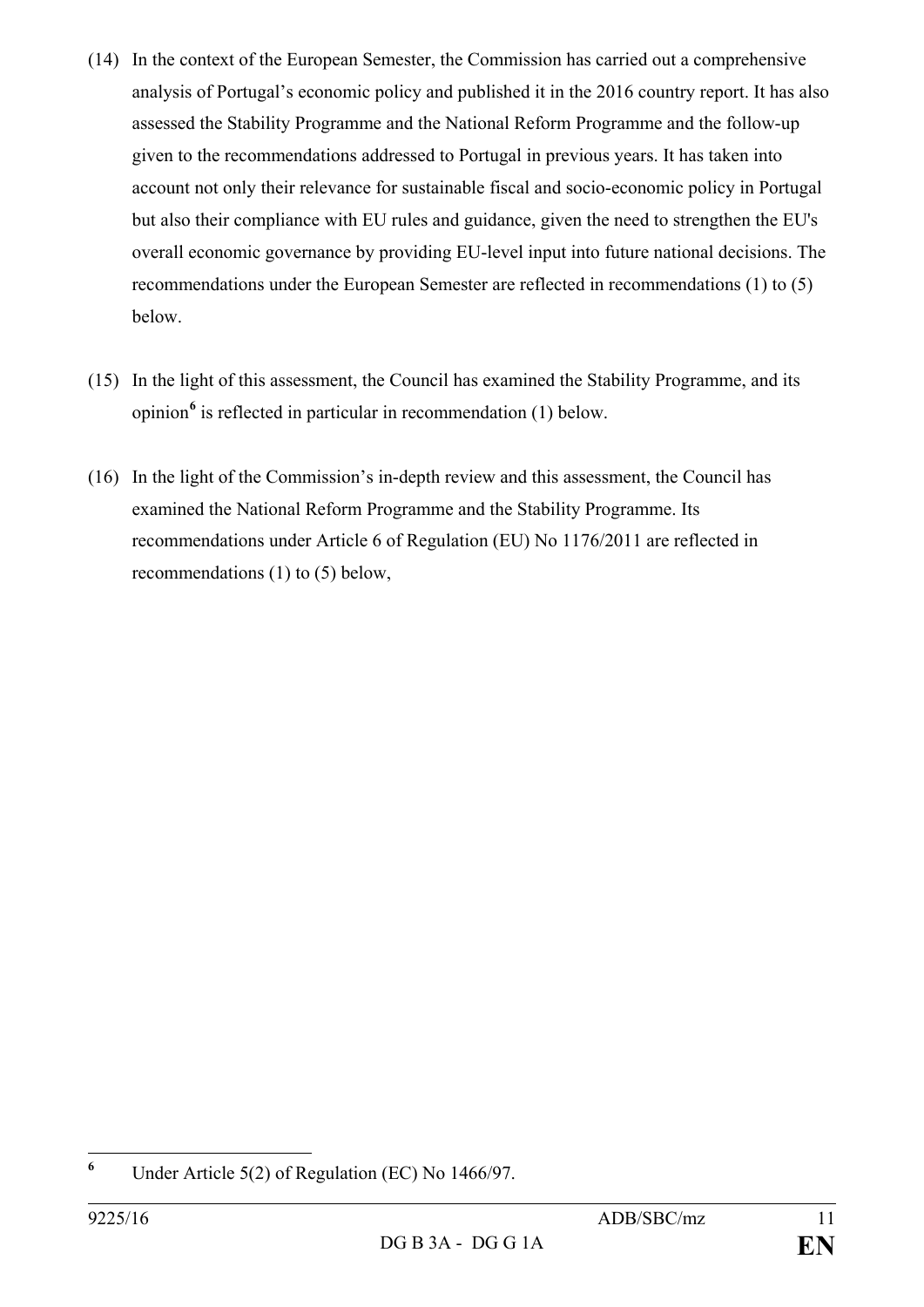- 1. **[**Ensure a durable correction of the excessive deficit by 2016, reducing the general government deficit to 2,3 % of GDP in 2016, by taking the necessary structural measures and by using all windfall gains for deficit and debt reduction. This is consistent with an improvement in the structural balance of 0,25 % of GDP in 2016. Thereafter, achieve an annual fiscal adjustment of at least 0,6 % of GDP in 2017**]**. Conduct, by February 2017, a comprehensive expenditure review and strengthen expenditure control, cost effectiveness and adequate budgeting at all levels of public administration. Ensure the long-term sustainability of the health sector, without compromising access to primary healthcare. Reduce the reliance of the pension system on budgetary transfers. By the end of 2016, refocus ongoing restructuring plans of state-owned enterprises.
- 2. In consultation with social partners, ensure that the minimum wage is consistent with the objectives of promoting employment and competitiveness across sectors*.*
- 3. Ensure the effective activation of the long-term unemployed and improve the coordination between employment and social services. Strengthen incentives for firms to hire through permanent contracts.
- 4. Take measures, by October 2016, to facilitate the cleaning up of the balance sheets of credit institutions and address the high level of non-performing loans. Reduce the debt bias in corporate taxation and improve the access to finance for start-ups and small and mediumsized enterprises via the capital market.
- 5. Increase transparency and efficiency in public procurement as regards public-private partnerships and concessions. By the end of 2016, improve and accelerate administrative and licensing procedures, accelerate tax litigations and reduce regulatory barriers, especially in business services. Incentivise cooperation between universities and the business sector.